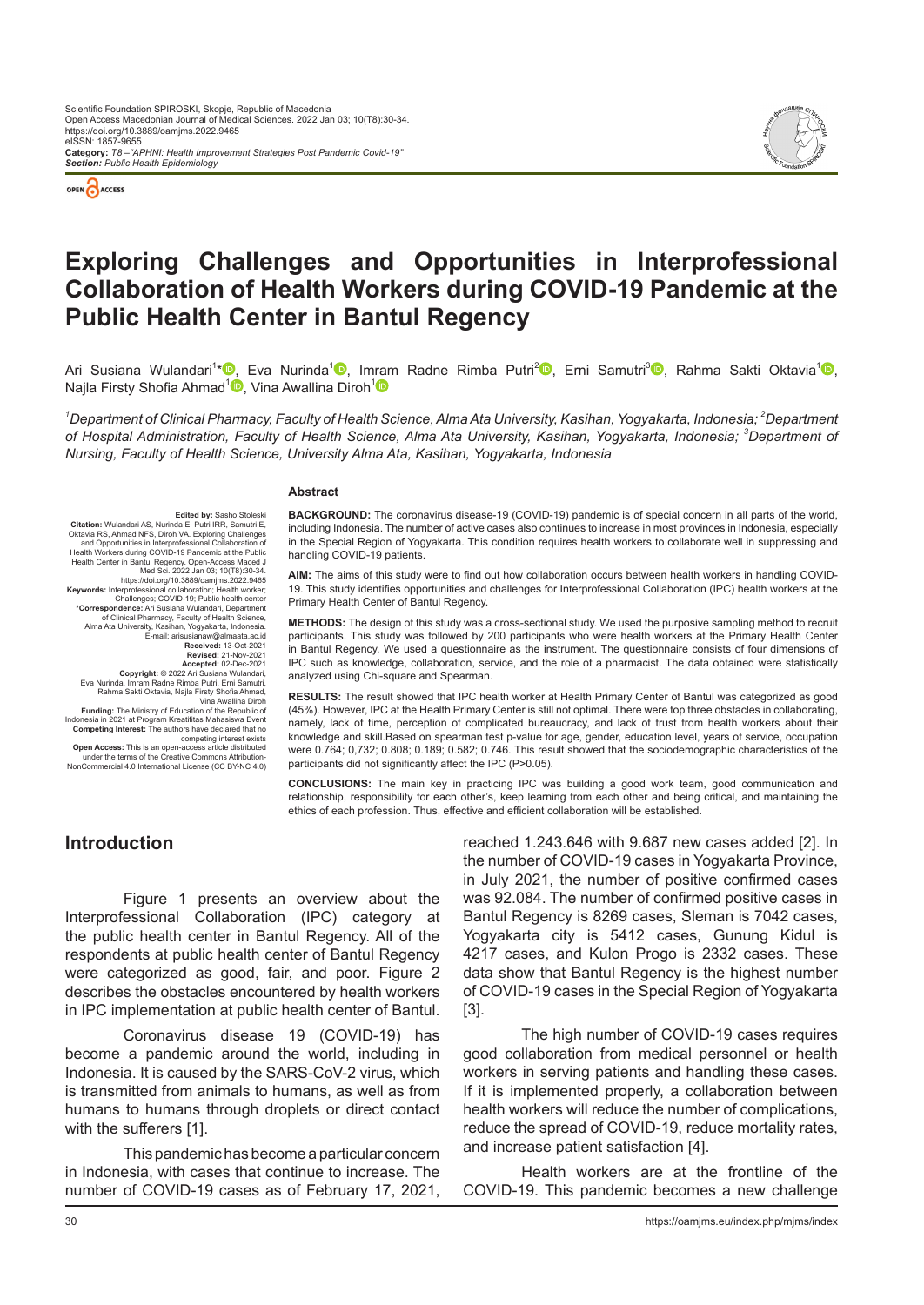

*Figure 1: The Interprofessional Collaboration category at the public health center in Bantul Regency*

for health workers to improve health services to the community by carrying out good coordination and cooperation to solve health problems during the COVID-19 pandemic. IPC is a collaborative practice that involves many health care workers from different professional backgrounds working closely with patients, families, caregivers, and communities to provide the highest quality care across the continuum [5].

Regular and continuous monitoring are the keys to achieve successful control of COVID-19. IPC is able to provide a more comprehensive approach to prevent the spread of COVID-19, identify causative factors, and provide the best alternative solutions for the patients. The performance of the health-care team can be optimized to achieve good quality and efficient patient care [6]. Primary Health Center is the first health service frequently visited by people to obtain health services. Health services can be considered good if the roles and function of the health workers with different professional backgrounds do not overlap [7]. Research conducted by Pamungkasari and Parwatiningsih proved that it is necessary to develop IPC around the globe, especially in the communication aspect [8]. This pandemic becomes a new challenge for health workers to improve health services to the community by carrying out good coordination and cooperation to solve health problems during the COVID-19 pandemic. Therefore, a study on the IPC of health workers in handling the COVID-19 at the Primary Health Center needs to be carried out.

#### **Methods**

This is non-experimental research which employed observation (survey) with cross-sectional study and empirical approach. This research has received ethical approval from the Research Ethics Commission of Alma Ata University Yogyakarta, Indonesia. The number of ethical clearance was KE/ AA/VI/10490/EC/2021. The data used in this research are primary data taken directly from respondents using an instrument in the form of a questionnaire which was made using Google Forms. The sampling technique chosen was purposive sampling. The independent variable in this study was the sociodemographic characteristics of health workers respondents, while the dependent variable was the IPC. The samples were taken for 2 months from July to August 2021. There were 200 health workers used as respondents who work in public health centers in Bantul Regency, such as Kasihan District, Pleret District, Pajangan District, and Imogiri District. The inclusion criteria in this research were as follows: Willing to be respondents, working as health workers (doctors, dentists, clinical psychology staffs, nursing staffs, midwifery staffs, pharmacy staffs, community health workers, environmental health workers, nutritionists, medical records personnel, and physiotherapists), and aged 22–50 years. Meanwhile, the exclusion criteria were those who resigned, could not fill out the Google form, and did not complete the research questionnaire.



*Figure 2: The obstacles of implementation Interprofessional Collaboration health workers at the public health center in Bantul Regency*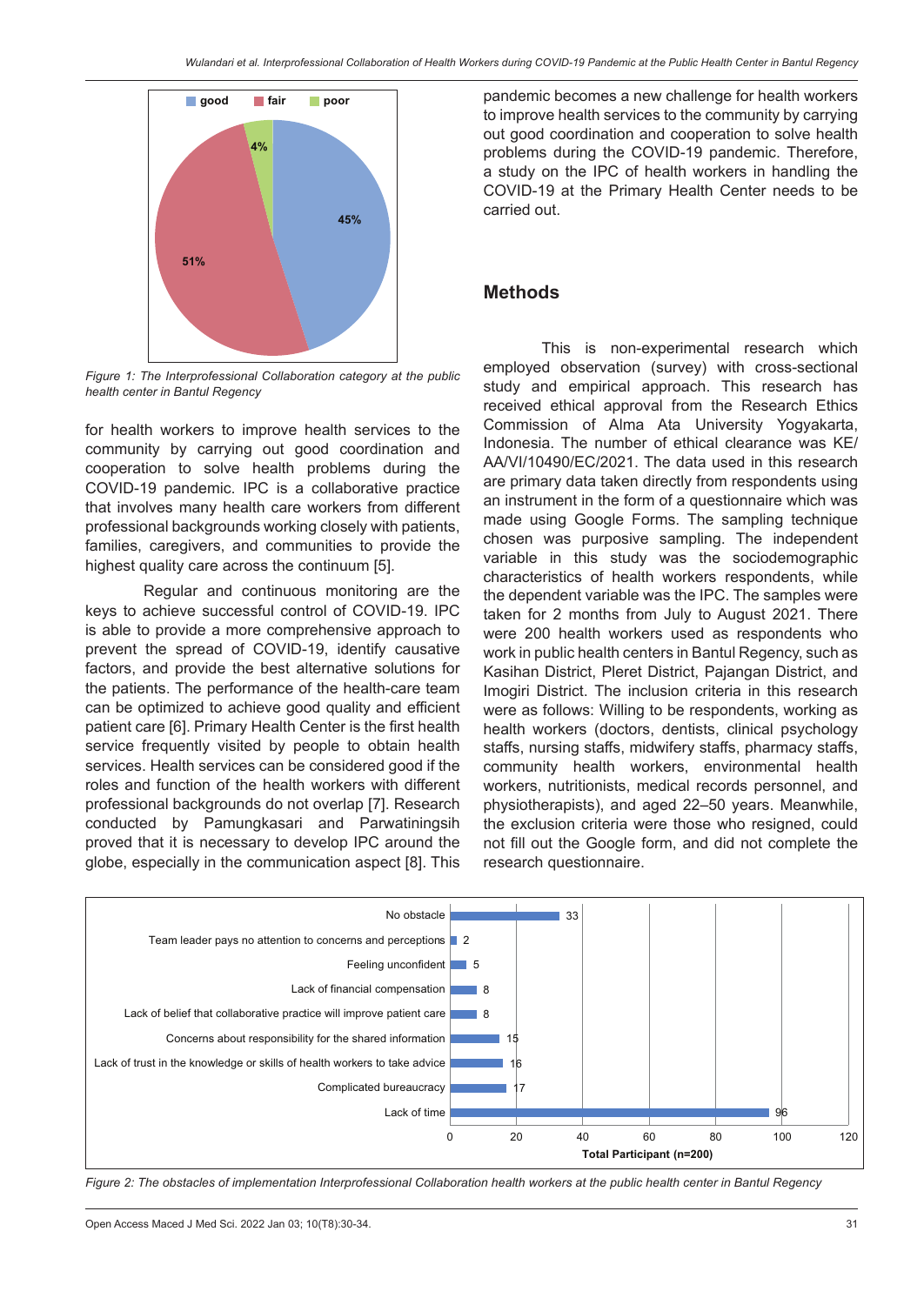This research utilized a questionnaire modified from the previous studies, which had been validated and tested for its reliability to 30 people. Based on the validity test result, all questions were considered valid because the r-count value >0.361. The reliability test was carried out using Cronbach's analysis technique and with significance level of 5%. The reliability of r > 0.666 was obtained. Thus, it can be concluded that all questions used were reliable.

The IPC questionnaire consists of the respondent's identity such as age, gender, education level, and occupation. The questionnaire contains several dimensions of IPC, including knowledge dimension, collaboration dimension, service dimension, and pharmaceutical role dimension. The design of the questionnaire used a dichotomous scale with yes or no options. The data obtained were then analyzed using a statistical processing application, using the Spearman and Chi-square tests.

### **Results**

The characteristics of the respondents are shown in Table 1, which contains gender, age, education, occupation, employment status, and years of service.

**Table 1: Characteristics of sociodemographic respondents in conducting interprofessional collaboration of health workers at the public health center in Bantul Regency**

| Sociodemographic variables    | Number of respondents ( $n = 200$ ),<br>(percentage) | p-value |
|-------------------------------|------------------------------------------------------|---------|
| Gender                        |                                                      |         |
| Man                           | 25 (12.5)                                            | 0.764   |
| Woman                         | 175 (87.5)                                           |         |
| Age                           |                                                      |         |
| Young adult (18-40 years old) | 125 (62.5)                                           | 0.732   |
| Middle age (41-<60 years old) | 75 (37.5)                                            |         |
| Education                     |                                                      |         |
| D3 (Diploma 3)                | 101 (50.5)                                           | 0.808   |
| D4 (Diploma 4)                | 22 (11.0)                                            |         |
| S1 (Bachelor's degree)        | 56 (28.0)                                            |         |
| S2 (Master's degree)          | 8(4.0)                                               |         |
| Etc.                          | 13 (6.5)                                             |         |
| Years of service              |                                                      | 0.189   |
| $0 - 1$ years                 | 17(8.5)                                              |         |
| 2-3 years                     | 14(7.0)                                              |         |
| 3-4 years                     | 3(1.5)                                               |         |
| 4-5 years                     | 5(2.5)                                               |         |
| >5 years                      | 161 (80.5)                                           |         |
| Occupation                    |                                                      |         |
| Doctors                       | 24 (12.0)                                            | 0.582   |
| Dentists                      | 10(5.0)                                              |         |
| <b>Nurses</b>                 | 47 (23.5)                                            |         |
| Midwives                      | 53 (26.5)                                            |         |
| Pharmacists                   | 6(3.0)                                               |         |
| Pharmacist assistants         | 10(5.0)                                              |         |
| Environmental health clerks   | 7(3.5)                                               |         |
| Medical record clerks         | 2(1.0)                                               |         |
| Physiotherapists              | 5(2.55)                                              |         |
| <b>Nutritionists</b>          | 10(5.0)                                              |         |
| Public health workers         | 7(3.5)                                               |         |
| Etc.                          | 19(9.5)                                              |         |
| <b>Employment status</b>      |                                                      | 0.746   |
| Non-civil servants            | 37 (18.5)                                            |         |
| Civil servants                | 163 (81.5)                                           |         |

In the education information, "others" in the table above refer to professional education and doctoral degrees, while "other occupations" mentioned above are occupations other than those mentioned. Analysis of the relationship between sociodemographic variables and IPC quality was conducted using Spearman test. Based on the results of the research on the quality of IPC, the respondents at public health center of Bantul Regency were categorized as good, fair, and poor. The distribution of IPC criteria assessment is shown in Table 2.

**Table 2: The distribution of interprofessional collaboration criteria assessment health workers at the public health center in Bantul regency**

| Health center  | Number of respondents ( $n = 200$ ) | Categories |          |                |
|----------------|-------------------------------------|------------|----------|----------------|
|                |                                     | Good (n)   | Fair (n) | Poor (n)       |
| Pleret         | 20                                  | 8          | 11       |                |
| Kasihan I      | 17                                  |            |          | 2              |
| Kasihan II     | 13                                  | 3          | 10       | O              |
| Jetis II       | 30                                  | 12         | 16       | 2              |
| Pajangan       | 25                                  | 10         | 15       |                |
| Srandakan      | 15                                  | 11         | 3        |                |
| Imogiri II     | 25                                  | 17         | 8        |                |
| Bantul II      | 20                                  |            | 13       | O              |
| Dlingo II      | 20                                  | 8          | 10       | $\overline{2}$ |
| Banguntapan II | 15                                  | 6          | 9        | U              |
| Total          | 200                                 | 90         | 102      | 8              |

Based on Table 2, it indicated that of the 200 respondents spread across 10 health centers in Bantul Regency, 90 respondents were categorized as good in understanding IPC (45%), 102 respondents were categorized as fair (51%), and 8 respondents were categorized as poor (4%). The IPC questionnaire contains four dimensions: The dimensions of knowledge, collaboration, service, and the role of pharmacy. The Table 3 describes respondent's answers regarding the IPC dimensions of health workers at the Public Health Center of Bantul Regency.

**Table 3: The Distribution of Respondent's Answers Regarding IPC Dimensions of Health Workers at the Public Health Center of Bantul Regency**

| IPC dimensions in the questionnaire               |             | Respondents' answer (100%) |
|---------------------------------------------------|-------------|----------------------------|
|                                                   | Correct (%) | Incorrect (%)              |
| Knowledge dimension                               |             |                            |
| The definition of IPC                             | 96          | 4                          |
| The benefit of IPC                                | 93.5        | 6.5                        |
| Responsibility of IPC                             | 94.5        | 5.5                        |
| Collaboration dimension                           |             |                            |
| Discussing patient management                     | 32.5        | 67.5                       |
| Understanding                                     | 68          | 32                         |
| Overlapping responsibilities                      | 100         | <sup>0</sup>               |
| Health workers know the patient's medical actions | 52          | 48                         |
| Service dimension                                 |             |                            |
| Education about COVID-19                          | 6           | 94                         |
| Special room                                      | 34          | 66                         |
| Avoiding tasks                                    | 23.5        | 76.5                       |
| Limitation on the number of health workers        | 52          | 48                         |
| Pharmaceutical dimension                          |             |                            |
| Pharmacy helps in managing side effects           | 94.5        | 5.5                        |
| Pharmacy chooses drugs                            | 95.5        | 4.5                        |
| Drug dosage adjustment                            | 96          | 4                          |
| Therapy decision-making                           | 98          | 2                          |

IPC at the public health centers has various obstacles in its implementation. Among 200 respondents, 167 respondents (83.5%) encountered obstacles, while the other 33 respondents (16.5%) did not encounter any obstacles in handling COVID-19. Obstacles in collaboration between health workers can lead to actions that will cause harm and danger such as medical errors, unexpected events, and can even threaten the safety of the patients. Table 4 presents the obstacles of health workers regarding the barriers to collaborative practice.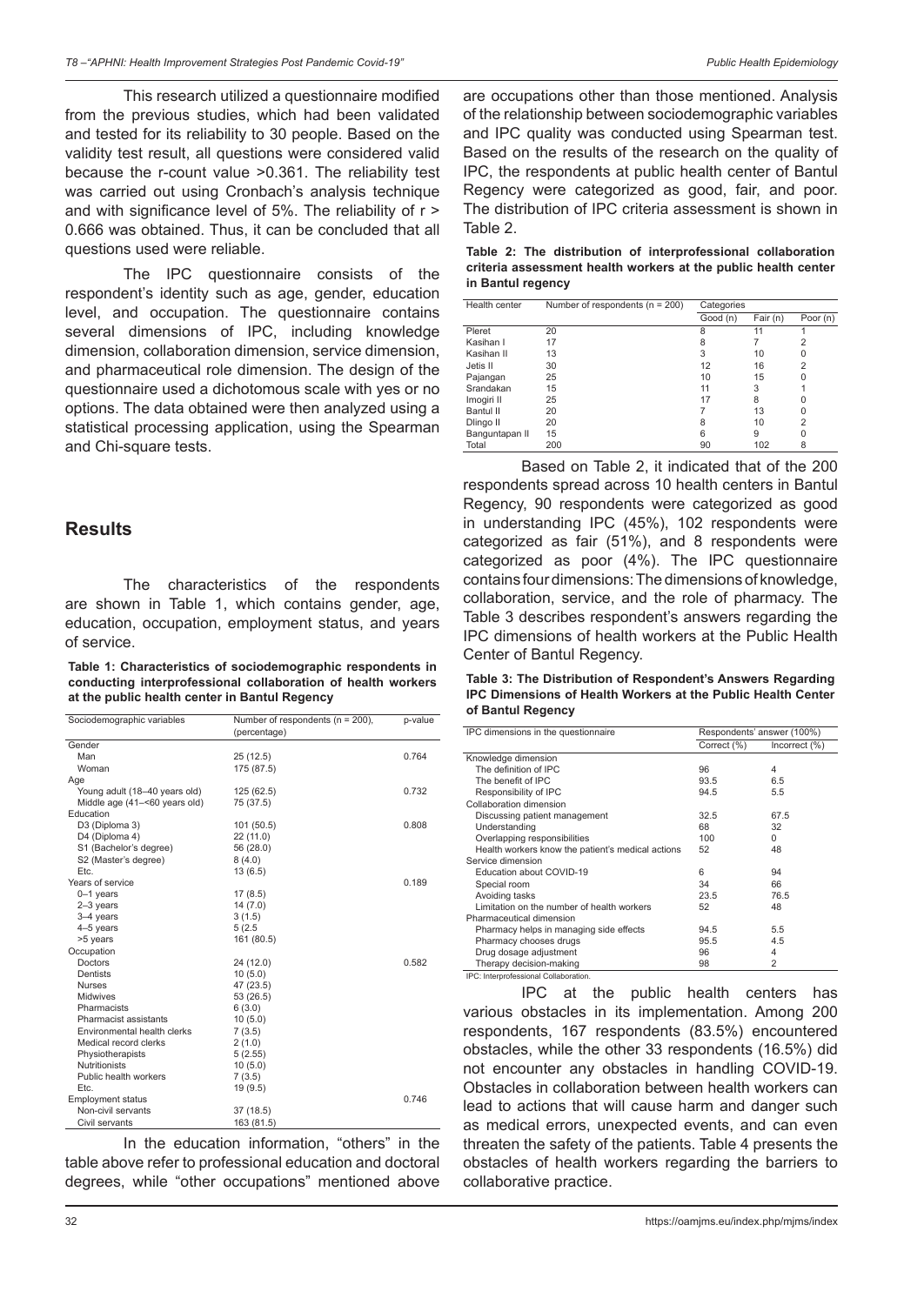**Table 4: Obstacles encountered by health workers in IPC implementation**

| No. | IPC implementation obstacles                                         |                | <b>Total Percentage</b> |
|-----|----------------------------------------------------------------------|----------------|-------------------------|
|     | Lack of time                                                         | 96             | 48                      |
| 2   | Complicated bureaucracy                                              | 17             | 8.5                     |
| 3   | Lack of trust in the knowledge or skills of health workers to        | 16             | 8                       |
|     | take advice                                                          |                |                         |
| 4   | Concerns about responsibility for the shared information             | 15             | 7.5                     |
| 5   | Lack of belief that collaborative practice will improve patient care | 8              | 4                       |
| 6   | Lack of financial compensation                                       | 8              | 4                       |
|     | Feeling unconfident                                                  | 5              | 2.5                     |
| 8   | Team leader pays no attention to concerns and perceptions            | $\overline{2}$ |                         |
| 9   | No obstacle                                                          | 33             | 16.5                    |
|     | Total                                                                | 200            | 100                     |
|     |                                                                      |                |                         |

IPC: Interprofessional Collaboration.

Based on The Table 4, it can be seen that the biggest obstacle in implementing IPC is lack of time. This condition indicates that each health worker is too busy at work so they don't focus on doing IPC. Communication is an essential key in the implementation of IPC. Communication of health workers at the public health center of Bantul Regency can be carried out in various ways. The most preferred method of communication by health workers can be seen in The Table 5.

#### **Discussion**

Over 200 respondents agreed to IPC identified in Table 1. The sociodemographic variables such as gender, age, education, occupation, employment status, and years of service have no correlation with each p-values of sociodemographic were 0.764; 0.732; 0.808; 0.582; 0.746; and 0.189 (p < 0.05). In consequence, there is no significant relationship between the sociodemographic characteristics of the respondents and the quality of IPC health workers at the public health center of Bantul Regency.

Based on the analysis of the data obtained, it can be seen that the IPC at the public health center of Bantul Regency is categorized as good (45%), indicating that the application of IPC is still not optimal. This research was similar with Elis Mawarni, Dachriyanus, Estika Ariany Maisa, and Jufri Al Fajri. Their research entitled "Explanation of Knowledge of IPC in Professional Care Providers at Specialized Hospitals in Jambi Province: A Study." It showed that most of the health worker partnerships were categorized in the good category (55.6%), the cooperation of respondents in conducting IPC in the poor category (50.8%), coordination in the good category (53%), and most of the shared decisionmaking in the good category (51.7%) [9], [10].

In IPC, the awareness of professional health workers has a main contribution so that IPC can run well. Table 4 shows that the biggest obstacle in implementing IPC is lack of time. Health workers have a workload every day, therefore, they are not optimal to implement IPC. There is a relationship between workload and the completeness of documentation of nursing care that supports the quality of health services [11]. With limited **Table 5: Various communication methods in IPC implementation**

| Communication methods in IPC implementation               | Total | Percentage |
|-----------------------------------------------------------|-------|------------|
| Face to face                                              | 157   | 78.5       |
| Social media (WhatsApp, Instagram, Facebook, and Twitter) | 29    | 14.5       |
| Paper (letters and documents)                             |       | 1.5        |
| Google Meet, Zoom                                         |       | 1.5        |
| Combination of offline and online meetings                |       |            |

time, the opportunity for health workers to conduct routine meetings between professions is becoming less so that the implementation of IPC is less than optimal. If each health worker is intense in communicating, then there will be no more obstacles, even though their time to meet is very limited. In hospitals, nurses not only provide services to patients but they also expect attention from the hospital management where they work to motivate their work, to create optimal performance [12].

According to qualitative research at DR. Sardjito Hospital, the implementation of IPC is still lacking and has not been implemented properly because most health workers do not have the correct perception of the definition of collaboration interprofessional. Furthermore, communication between the workers in the hospital is also still lacking [13]. Poor communication is one of the factors inhibiting the implementation of IPC in health facilities [14]. Even communication in IPC is the most significant element in the quality of care and patient safety [15].

Another study explained that there are three ways to overcome gaps in collaborative practice, namely, by bridging various types of gaps, by negotiating overlaps in roles and tasks, and by creating space to do. The data provide some evidence that collaborating requires different efforts by professionals involved within either teams or network settings, as well as within different subsectors [16].

The challenges in conducting IPC that will be encountered today are overlapping roles, unequal positions, excessive workload, communication skills, and differences between professions [16]. This research persuades to change the behavior of the health workforce and the community. Therefore, in the process of education and service, it is necessary to reorient thinking in serving, reformulate the education system, reformulate service standards, and transform approaches. Applying IPE in learning will guide faculty/organizations to lead students as candidates for health workers in providing safe and quality care to improve patient clinical outcomes [17]. The results of this study provide baseline quantitative data that are useful in assisting the government in designing policies in the future. According to the results of this research, the researchers expect that the government will provide training to health workers related to IPC. The training can improve the quality of Indonesian health workers to be better in collaborating, especially during the COVID-19 pandemic. We hope that there will be similar research by adding other variables such as the perception of health workers on IPC for